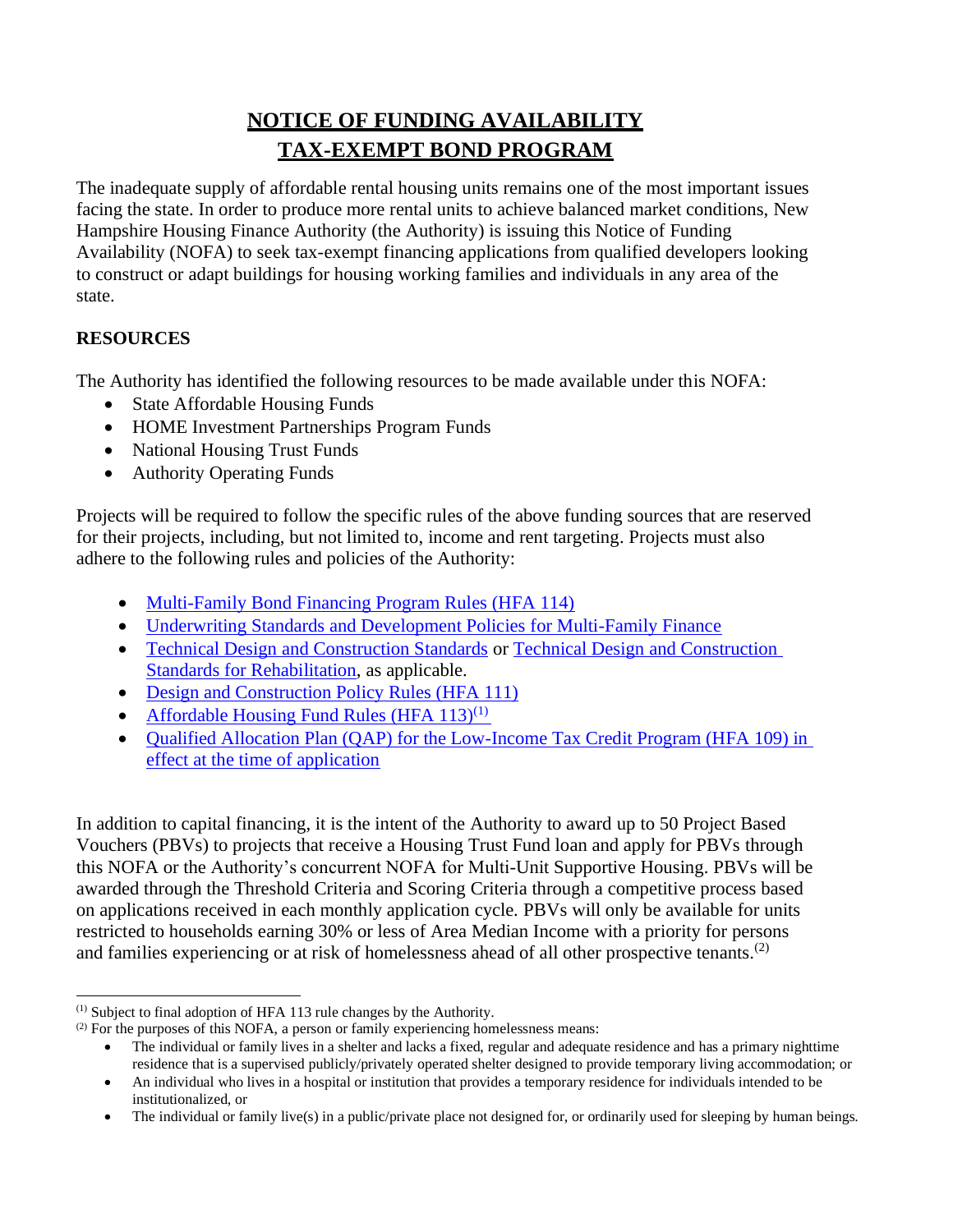If applicants believe their project is eligible and wish to apply for PBVs they should indicate in the application cover letter that they are applying for PBVs in addition to capital resources.

### **ELIGIBILITY CRITERIA**

Projects will be required to meet the following threshold criteria before they are evaluated under the selection criteria of this NOFA.

- Project must be financed using Authority-issued Tax-exempt bond financing and 4% LIHTCs. All loans will be credit enhanced by the Authority through the FHA 542(c) Risk Sharing program.
- Developer must have site control in the form of an executed purchase option, purchase and sale agreement, long-term lease, or deed to the property;
- Project location must be considered feasible and appropriate;
- Project must satisfy a market need as shown by a third-party market study and/or other analysis acceptable to the Authority that identifies and quantifies the need for the proposed project;
- Developer and all members of the development team must have the capacity and experience necessary to successfully complete the project;
- Developer and all members of the development team must be compliant with and not in default of all Authority programs;
- Development costs, including but not limited to, acquisition, construction and intermediary expenses must not be unreasonable as determined by the Authority; and
- Project must not be financially infeasible due to high costs and/or lack of adequate financing sources as determined by the Authority.
- If intending to apply for Project Based Vouchers, projects must also meet the eligibility requirements for federally funded PBVs (24 CFR Part 983) including site selection standards of 24 CFR 983.57.

## **SCORING CRITERIA**

All applications that meet the Threshold Criteria will be evaluated based on the Scoring Criteria. Scores from the Scoring Criteria will be used to award Project-Based Vouchers and to allocate funding from the NOFA if the applications submitted for funding exceed the available resources. The factors listed in the Scoring Criteria may be used to guide funding decisions even if the applications submitted for funding in a given month do not exceed the available resources.

1. Preference will be given to projects that have all the necessary zoning and site plan approvals in hand, with all appeal periods having passed without any appeal by adverse parties.

o 5 points

2. Preference will be given to projects that have conducted appropriate environmental site assessment and are either free from identified environmental issues or are able to demonstrate that any necessary environmental permits or approvals will be received within a reasonable time period as determined by the Authority.

o 2 points